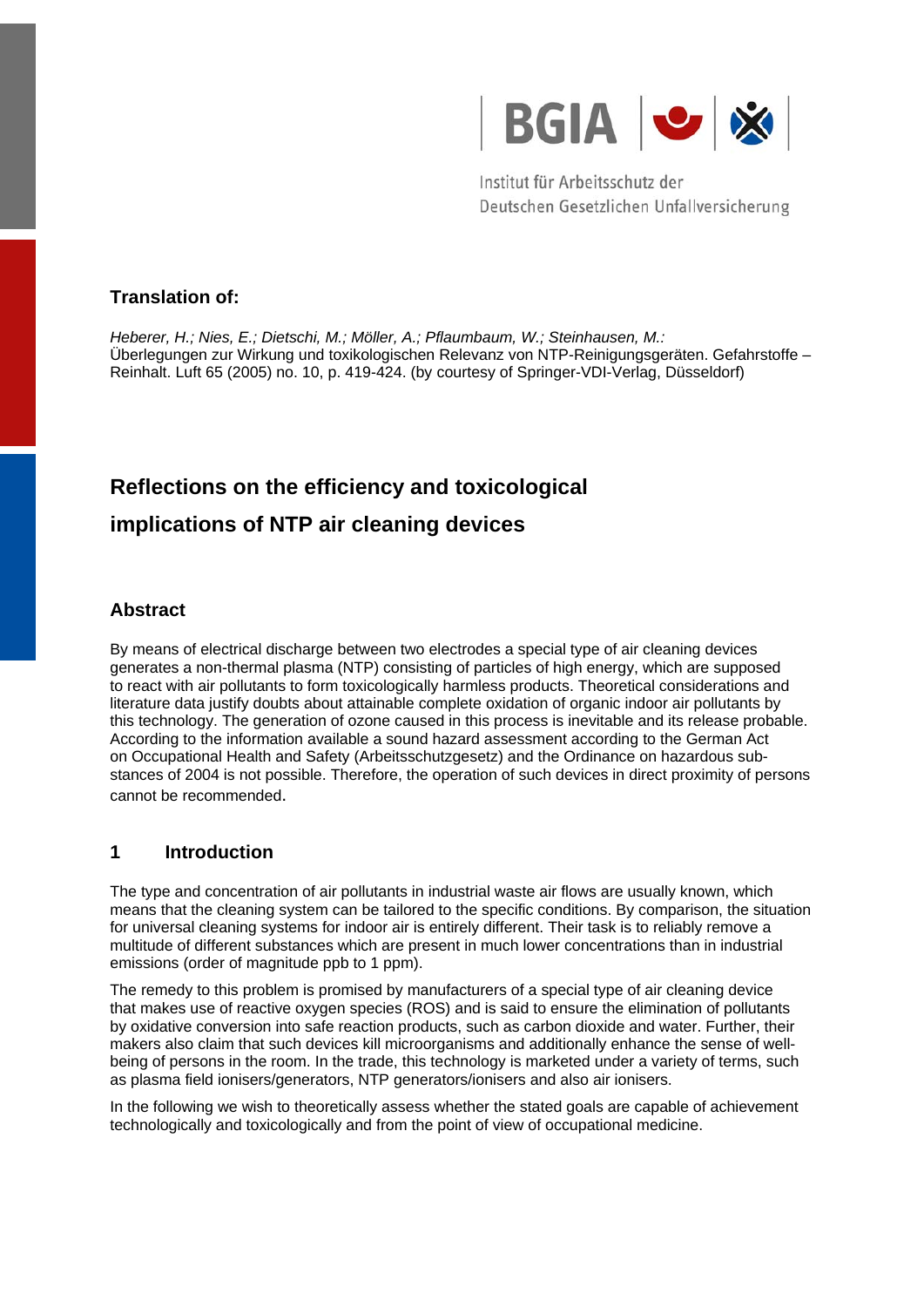#### *1.1 Mode of operation of NTP reactors*

The various air cleaning devices available on the market (referred to in the following as NTP reactors) make use of a technology that has its origin in the Siemens ozoniser. They generate so-called nonthermal plasma (NTP) by releasing electrons of high kinetic energy – about 3 to 6 eV corresponding to 290 to 580 kJ/mol – by electrical discharge between two electrodes and accelerating them in the electrical field (**Figure 1**). Depending on the design, direct or alternating voltage is applied continuously or in pulses to concentric, plate- or rod-shaped electrodes. By means of various methods, e.g. by corona or dielectric barrier discharge, spark discharge is prevented. The physical principles of the generation of NTP in barrier discharge reactors have recently been described in detail by *Chirokov* et al. [1].



**Figure 1: Diagram of an NTP reactor** 

A ventilation system guides the pollutant-laden air through the reaction zone between the electrodes. The energy of the electrons is now exploited to activate the atmospheric oxygen contained in this air flow by forming ROS that should be capable of eliminating the pollutants present in the carrier gas by oxidation. Some commercially available devices are equipped with filters, catalysts and/or additional ion sources.

At first sight this method of air cleaning would appear simple in principle in terms of technology and effect, yet the various scenarios resulting from the application of NTP are complex. In fact, account has to be taken of not only "pure" air – 78.08% nitrogen, 20.95% oxygen, 0.93% argon, 0.03% carbon dioxide, trace gases and water in changing proportions − and specific air impurities, but also the typical organic air constituents. These are usually also present in "unpolluted" interiors and include d-limonene, camphene, ethanol, formaldehyde, acetaldehyde, isoprene, styrene, glycol ether and various aromatics.

#### *1.2 NTP reactors for indoor use*

We wish to deal with the use of NTP reactors as indoor air cleaners from three points of view:

#### • **Generation of primary products in non-thermal plasma**

Manufacturers' product descriptions contain conflicting information on the reactive oxygen species (ROS) arising in NTP. Thus it is initially important to review the compounds that may form and how they arise. We therefore have to estimate whether and which ROS can arise during operation in pure air. Another question to be considered is the quantities in which the generated ROS are introduced into the indoor air. At the same time, air impurities may also be directly attacked by the NTP and released again in the form of reaction products.

#### • **Reactions of the formed oxygen species with air impurities**

Since NTP reactors are available for universal use for the removal of unwanted air constituents, a very general review of the reaction paths of such air impurities with the generated ROS is necessary. This should always be conducted in the light of the desired goal of harmlessly eliminating air impurities with the aid of NTP reactors.

#### • **Health issues**

The NTP reactors reviewed here only perform their task without reservation when they convert pollutants in the indoor air with the generated reactive species as quantitatively as possible into harmless substances. The observance of toxicological effect thresholds is universally demanded, and not only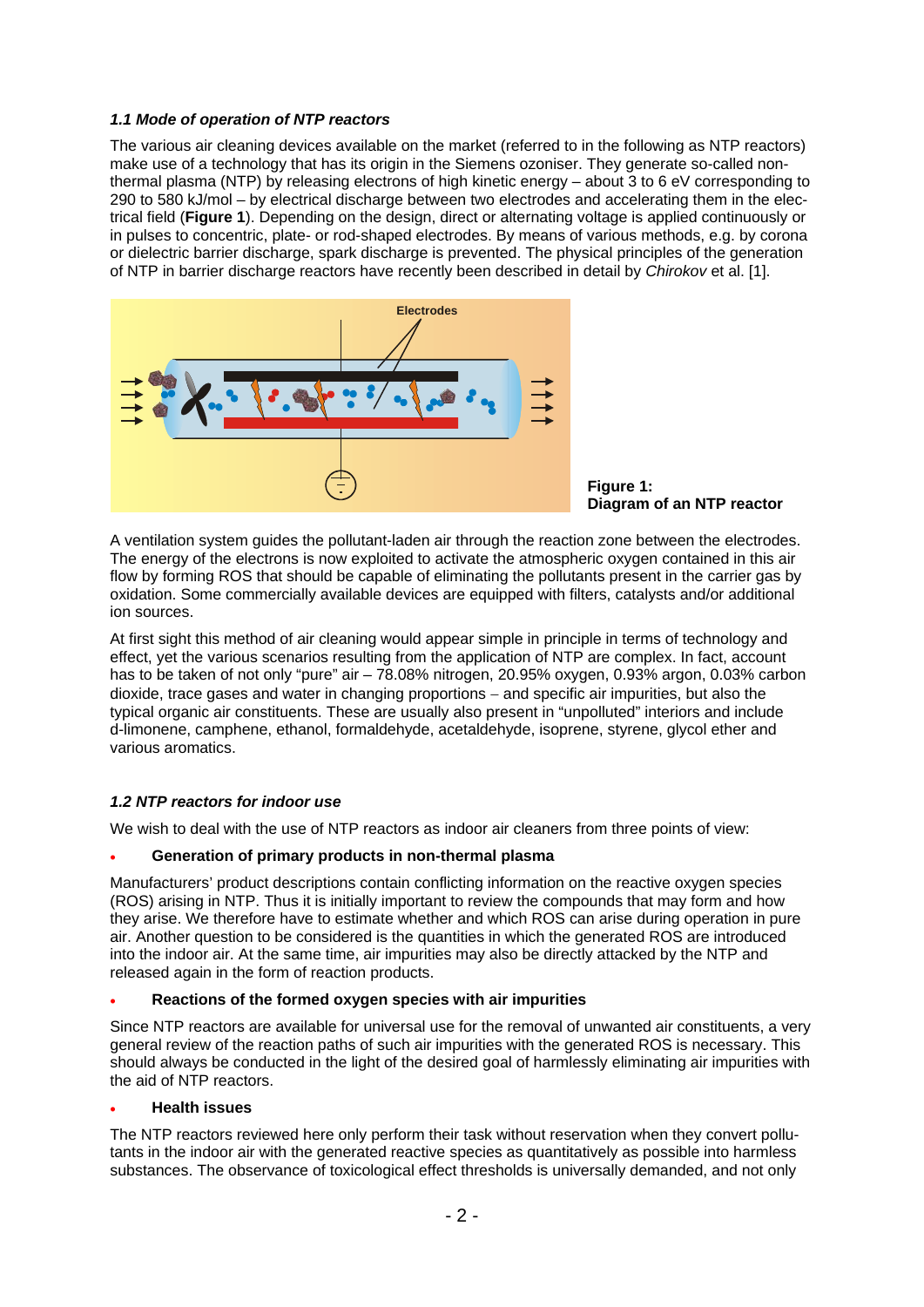in terms of the air pollutants and their degradation products, but also with respect to the reactive substances arising directly during the operation of air cleaning systems.

## **2 Primary products in non-thermal plasma**

#### *2.1 Atomic oxygen and ozone*

As already indicated, NTP generators work on the principle of the Siemens ozoniser. To generate ozone  $(O_3)$ , they initially break down a molecule of dioxygen  $(O_2)$  into atomic oxygen. The high energy required for this (5.16 eV corresponding to roughly 500 kJ/mol [2]) comes from electrical discharge (see section 1.1). The individual oxygen atoms, an extremely reactive species, can now react with a further molecule of dioxygen to form ozone (**Figure 2**). The second reaction in Figure 2 explains the reactivity of ozone, as it can very readily serve as a source of atomic oxygen by reversing this process.



Although the energy input in NTP reactors is much lower than that of ozonisers, the emergence of ozone is inevitable as a result of its working principle<sup>1</sup>. No general statement can be made about the extent in each case, since this depends on the particular device's design and performance. In view of the relatively long life of ozone (**Table**), its release in ranges outside the plasma zone is plausible.

On the other hand, atomic oxygen, because of its reactivity, has an extremely short half-life (Table) and release is not therefore expected.

| <b>Species</b>    | Life            | Literature |
|-------------------|-----------------|------------|
| O                 | 0.1 s           | [3]        |
| HO.               | 1 s             | [4]        |
| <b>HOO</b>        | 1 min           | [4]        |
| $O_2(^1\Delta_g)$ | $< 64$ min      | $[5]$      |
| $O_2^-$           | s to min        | [6; 7]     |
| $O_3$             | 1 month         | [4]        |
| H                 | Extremely short | $[4]$      |
| N                 | Extremely short | [4]        |
| <b>NO</b>         | 1 day           | [4]        |
| NO <sub>2</sub>   | Several days    | [4]        |
| HNO <sub>3</sub>  | Several days    | [4]        |

#### **Table: Half-lives of a number of reactive species**

1

<sup>&</sup>lt;sup>1</sup> The energy input conforms to a Boltzmann distribution.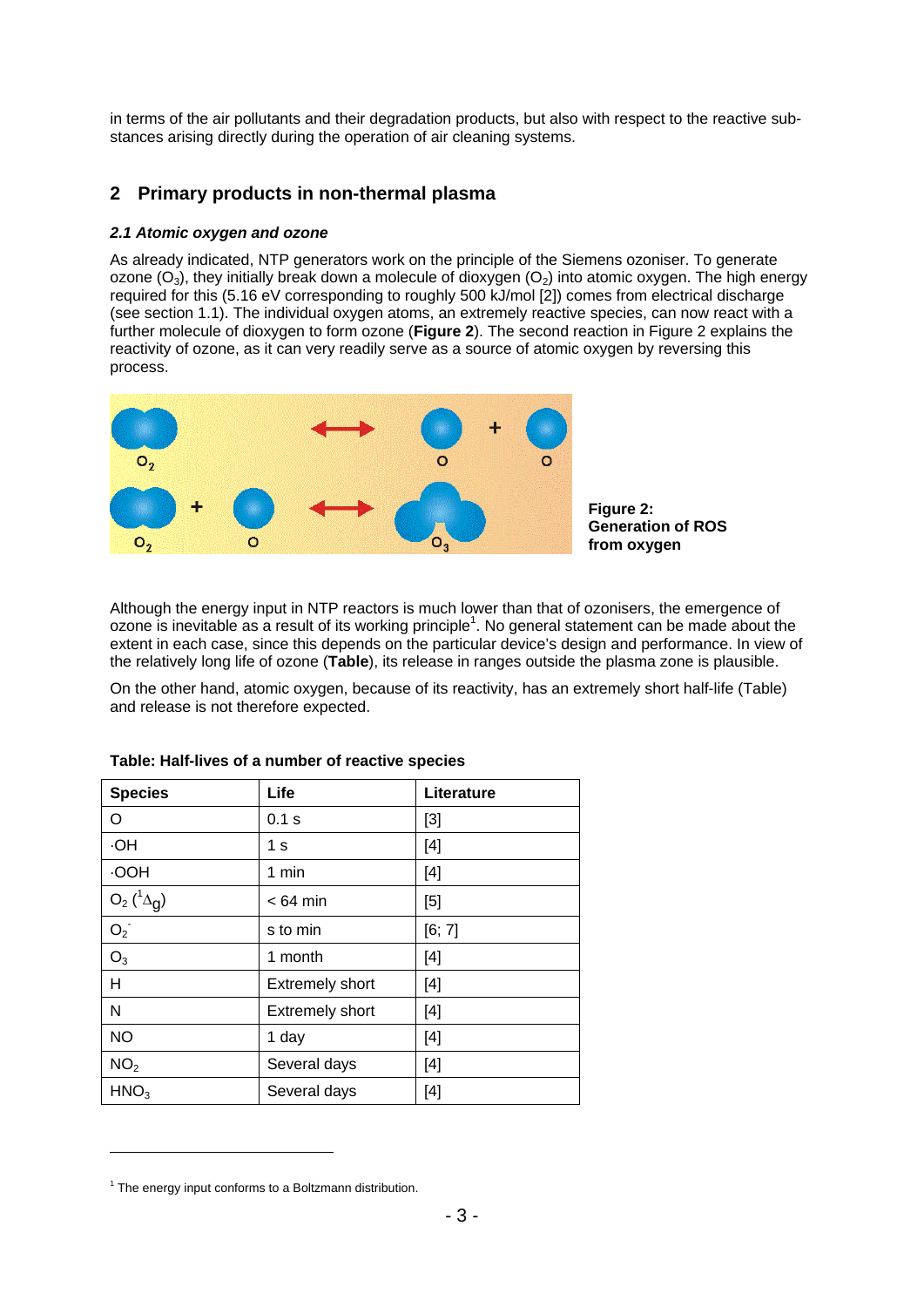#### *2.2 Singlet oxygen*

In connection with NTP reactors, there is often mention of singlet oxygen as the reagent<sup>2</sup>. This is the term given to a form of dioxygen that changes into a more reactive state by absorbing energy (**Figure 3**). Although the quantity of energy required for this (0.98 eV corresponding to 94.3 kJ/mol [2]) is not particularly large, this form of excitation is tied to special conditions. The selection rules, which are explained by theoretical chemistry, make this activation unlikely without a "sensitiser". In strong electrical fields as present in NTP reactors, such special conditions are in fact present. There is no strong evidence in the existing literature that this can weaken the selection rules. It therefore remains unclear whether singlet oxygen really is generated to an appreciable degree.

### *2.3 Hydroxyl radical (·OH)*

The hydroxyl radical arises due to the reaction of atomic oxygen with ubiquitous water (H<sub>2</sub>O, **Figure 4**) and also as a possible product of ozone and unsaturated compounds (section 3.2). It is characterised by its relative reactivity with comparably high stability and the thus associated life of about a second (Table 1). Its release, albeit minimal, from the reaction chamber of an NTP reactor cannot therefore be excluded.



#### *2.4 Further intermediates*

Electrons released during electrical discharge can encourage the reduction of the dioxygen to yield the superoxide radical anion  $(O_2)$ . The presence of water yields the formation of the hydroperoxyl radical (·OOH, **Figure 5**). The breakdown of water molecules to form hydrogen atoms and hydroxyl radicals is a further source of reactive species. By reacting with oxygen or ozone, both can generate the hydroperoxyl radical (·OOH, **Figure 6**).

Air consists of 78% nitrogen which, like dioxygen, has the diatomic form as an  $N_2$  molecule. The dissociation of N<sub>2</sub> yields atomic nitrogen. This, however, requires much higher energy than the equivalent reaction of the  $O_2$  molecule and can only therefore be expected to a very limited degree, if at all, in NTP reactors.





1

<sup>&</sup>lt;sup>2</sup> The chemically correct designation is  $O_2$  ( ${}^1\Delta$ <sub>g</sub>).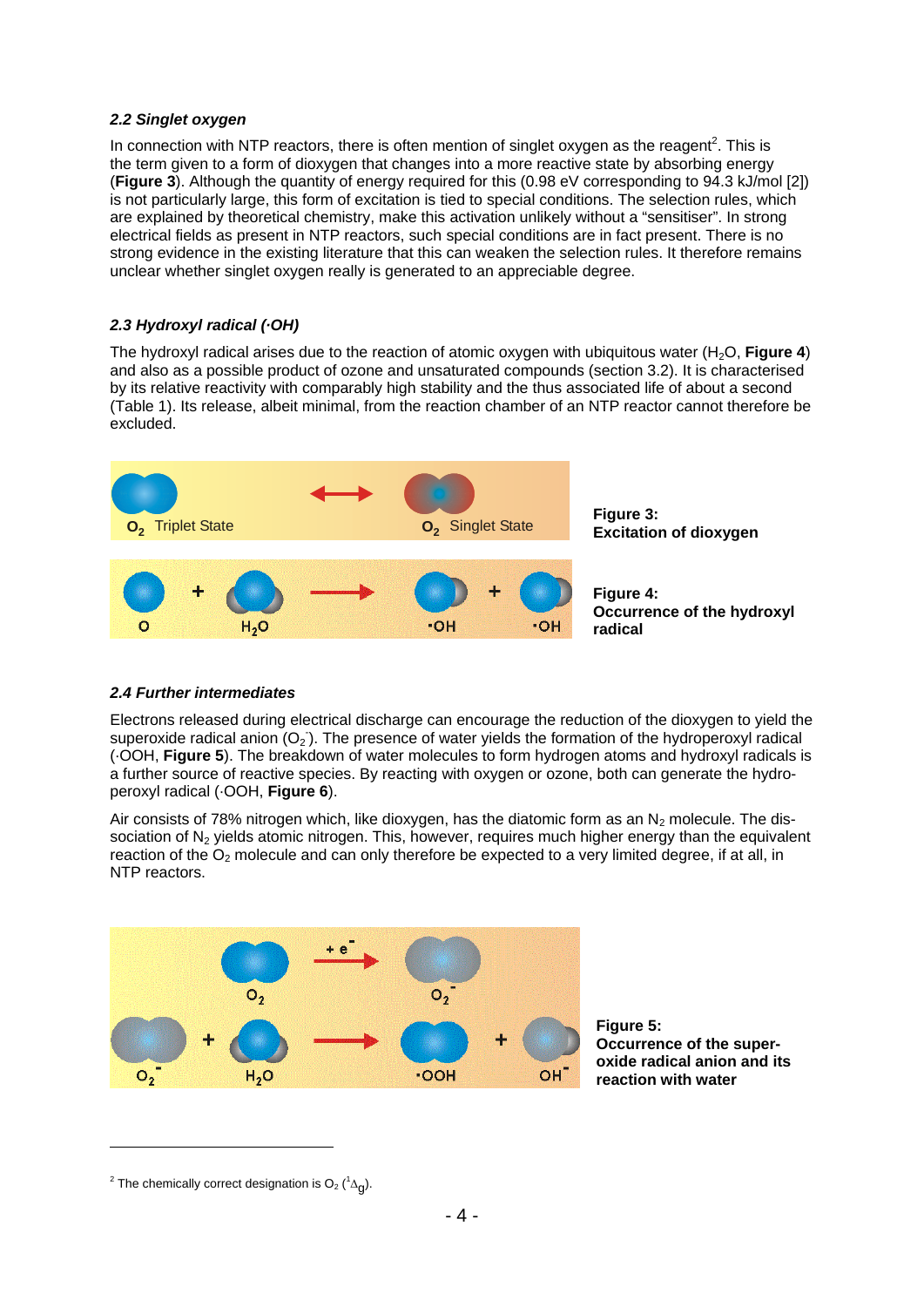

**Figure 6: Further ways in which the hydroperoxyl radical can occur** 

#### *2.5 Direct reactions of organic air constituents with non-thermal plasma*

Electrical discharges in discharge reactors are basically capable of initiating direct reactions of the organic air impurities. Depending on their type, these can be converted by electron uptake into radical anions. This activates them for subsequent reactions with the other substances present, such as ROS or other air constituents, or they stabilise themselves by fragmentation. Much the same applies here to direct conversions with ROS: A multitude of different products is conceivable, and in the event of fragmentation even an increase in the pollutant concentration is possible. The extent depends again on the performance and characteristics of the NTP reactor and cannot be estimated without fartherreaching investigations.

#### *2.6 Digression on "air ions"*

A special group of NTP reactors (air ionisers) promises an enhancement of well-being and improvement in health by generating negative ions. Furthermore, it is also argued that aerosol particles contained in the indoor air form condensation nuclei by electrical charging and these nuclei precipitate faster after their agglomeration. This leads to a reduction in the particulate concentration, although an appreciable effect depends very strongly on the performance of the device used and room size. There are nevertheless studies that cast doubt on a marked or lasting effect on both counts [6; 8].

Air ionisers operate with a relatively low energy input. All the same, studies have already shown that ozone is released even when these devices are used [9]. From the point of view of occupational health, there would not appear to be a need to assess these devices and their purpose separately. Depending on energy input, the same applies here as to NTP reactors.

## **3 Reactions of reactive oxygen species with organic air impurities**

#### *3.1 Atomic oxygen*

Atomic oxygen is one of the most aggressive oxidants. With its help, it would be possible to fully convert organic air pollutants (Volatile Organic Compounds = VOCs) into simple compounds such as carbon dioxide and water, provided enough of it is available. Heteroatoms such as sulphur and nitrogen, which may be contained in VOCs, would then inevitably result in the formation of sulphur and nitrogen oxides.

At the same time, the generation of large quantities of atomic oxygen in NTP reactors is not desirable because of the similarly large quantities of ozone that would arise (Figure 2) [10]. Because of the enormous excess of dioxygen in relation to possible air impurities (21%  $O<sub>2</sub>$  compared to < 1 ppm air impurities), small concentrations would mainly combine with atomic oxygen to form ozone. This means that air pollutants can be decomposed by direct reaction with atomic oxygen to yield at best partially oxidised products. In unspecific conversions, these can result in new compounds.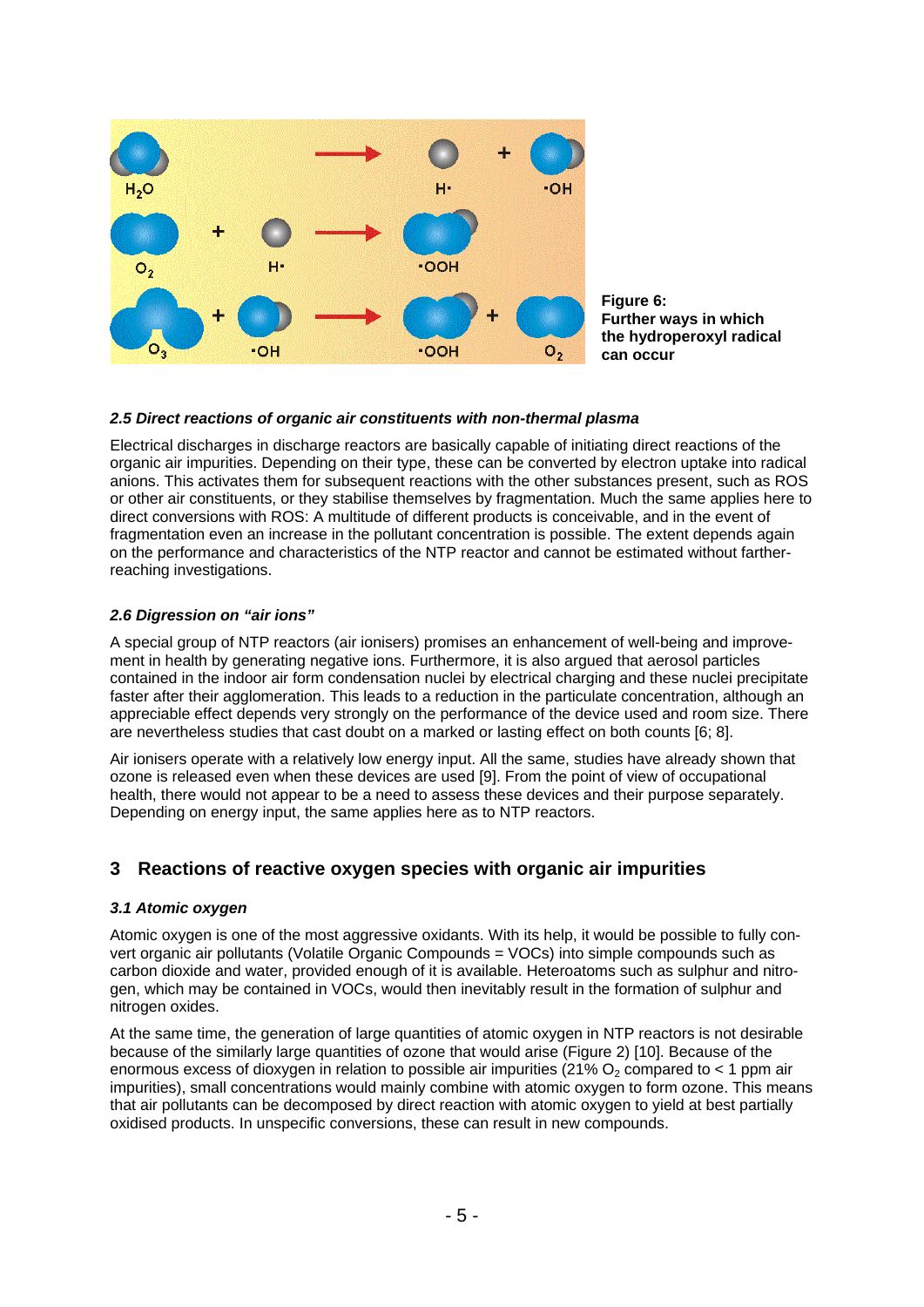### *3.2 Ozone*

Reactions of ozone with organic compounds have been frequently described in the literature. In synthesis, ozone is used partly because it is useful for selective conversion in the form of so-called ozonolysis. This means that with the aid of ozone certain specific functional groups of organic molecules can be modified without attacking the rest of the molecule. If the reactions with ozone are uncontrolled (as in an NTP reactor), these functional groups are also preferentially attacked. Unsaturated hydrocarbons, for example, yield via ozonides and Criegee intermediates – in some cases by breaking down the initial molecule – unspecifically different compound groups such as carboxylic acids, aldehydes, ketones and hydroperoxides. Hydroperoxides of the type R2C=CR–OOH (from a *Criegee* intermediate) decompose further, releasing the ROS hydroxyl radical [2]. With ozone concentrations in the low ppm to high ppb range, the quantitative conversion of organic air pollutants into  $CO<sub>2</sub>$  and H<sub>2</sub>O cannot be expected [11].

#### *3.3 Singlet oxygen*

If singlet oxygen is formed in appreciable quantities, it would also appear to be of only limited use as an air purifier. It is worth noting that it is used in preparative chemistry not as a universal but as a selective oxidant for the controlled modification of unsaturated compounds. In NTP the associated reaction products can be expected, e.g. peroxo compounds, possibly followed by rearrangements. This conflicts with the envisaged complete breakdown of a wide range of air pollutants.

#### *3.4 Hydroxyl radical*

Of the remaining ROS, the hydroxyl radical (·OH) is the most important. It is highly reactive and attacks organic air pollutants such as unsaturated compounds, aromatics and aldehydes [12]. A wide range of products can therefore be expected (alkyl radicals R·, alkoxyl radicals RO·, alkyl peroxyl radicals ROO·). Farther-reaching or complete breakdown of the primary products is improbable because of the small quantities involved and the almost complete lack of subsequent photochemical reactions in interiors.

#### *3.5 Nitrogen oxide compounds*

As already suggested above, NTP reactors are unlikely to encourage the formation of nitrogen oxides from atmospheric oxygen in any appreciable quantities. Nevertheless, up to an average of 100 ppb of nitrogen monoxide (NO) is possible in interiors as a consequence of harmonisation with outdoor air concentrations [13]. To this extent, nitrogen dioxide (NO<sub>2</sub>) from NO and atomic oxygen, ozone or hydroperoxide (·OOH) can thus be assumed to form (**Figure 7**).



In the last reaction in Figure 7, an ROS is generated in turn with the hydroxyl radical. Further subsequent products are then nitrogen trioxide ( $NO<sub>3</sub>$ ) and dinitrogen pentoxide ( $N<sub>2</sub>O<sub>5</sub>$ ), from which

nitric acid can form with water (from humidity in the air) or with VOCs (**Figure 8**).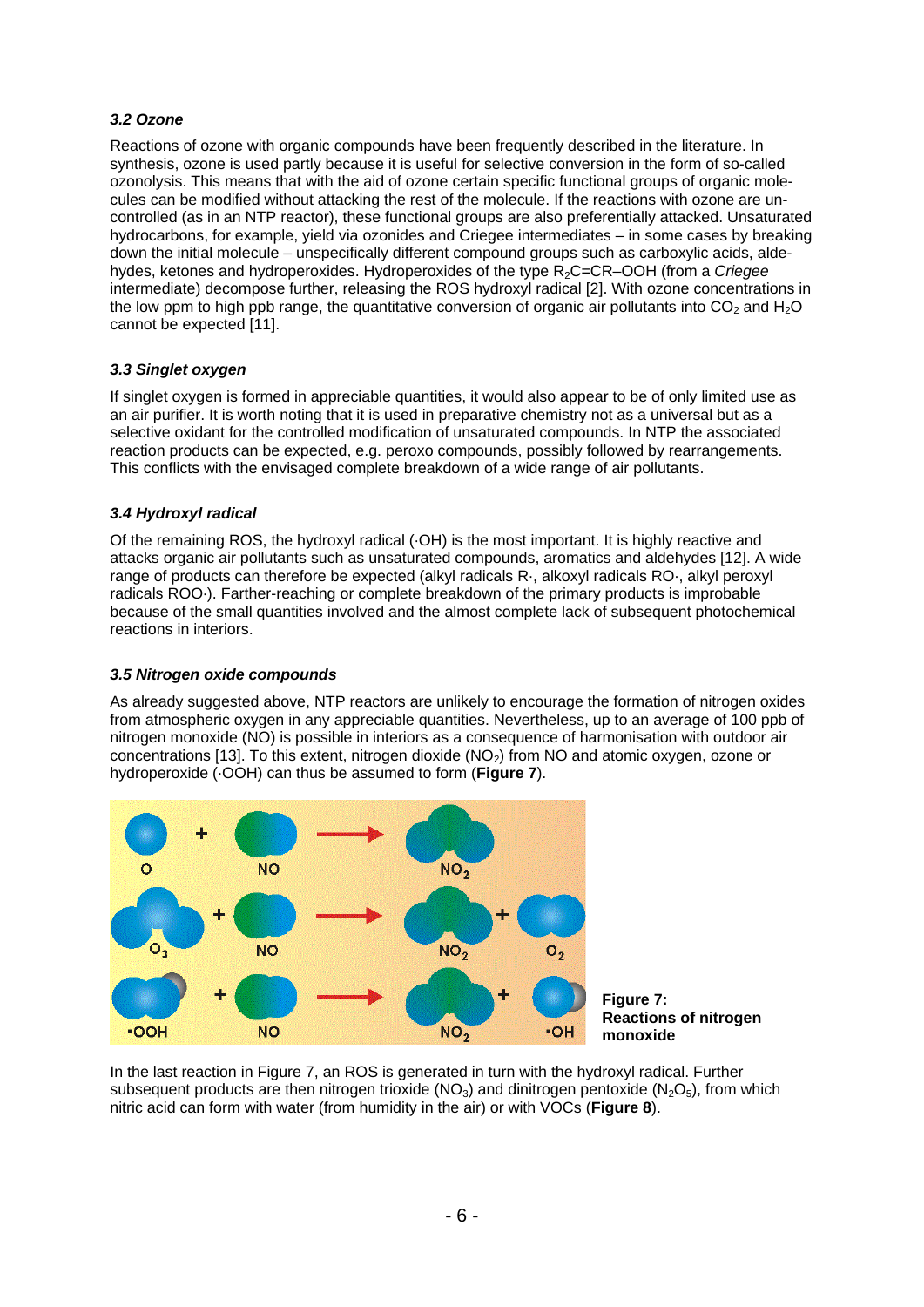

**Figure 8: Further reactions of nitrogen compounds** 

## **4 Health issues**

#### *4.1 Ozone*

There is no let-up in the discussion of the health effects of ozone and "safe" exposure concentrations. We therefore refer to the relevant literature on the toxicity of this substance [10; 14 to 17].

To protect human health from ground-level ozone, the 33<sup>rd</sup> Ordinance for the Implementation of the German Federal Immission Control Act [18] specifies a target value of 120 ug/m<sup>3</sup> as the maximum 8-hour average in the course of a day with 25 transgressions permitted per calendar year. The information and alert thresholds for ground-level ozone are 180 and 240 µg/m<sup>3</sup> respectively as 1-hour averages. The Swiss Clean Air Act (LRV) is even stricter in specifying that 120  $\mu q/m<sup>3</sup>$  as the 1-hour average may only be exceeded at most once per year [19].

The workplace air limit value for ozone applicable in Germany according to TRGS 900 until the end of 2004 was set at 0.2 mg/m³ with reference to an older maximum workplace concentration (MAK) value of the Commission for the Investigation of Health Hazards of Chemical Compounds in the Work Area, the so-called "MAK Commission" of the German Research Foundation (DFG). However, back in 1995, it was the very same MAK Commission that had suspended this MAK value because of uncertainty about its effect threshold and suspected carcinogenicity [14]. For this reason alone, the installation of an ozone source in frequented interiors is ill-advised. In concentration measurements conducted by the BG for the Construction Industry in model rooms in which NTP reactors of different makes were operated, the then valid workplace air limit value of  $0.2$  mg/m<sup>3</sup> was exceeded near to the expulsion vent [20]. The precise test conditions and measurement results are to be published here in the near future.

#### *4.2 Nitrogen compounds*

Much like the equivalent value for ozone, the MAK value for nitrogen dioxide was suspended by the DFG Commission because of its suspected carcinogenicity. The Swiss pollution control value for  $NO<sub>2</sub>$ , a 24-hour average that may only be exceeded once per year, is 80  $\mu q/m^3$  [19]. The Indoor Air Hygiene Commission (IRK) of the German Federal Environment Agency (UBA) has set guide values for  $NO<sub>2</sub>$  in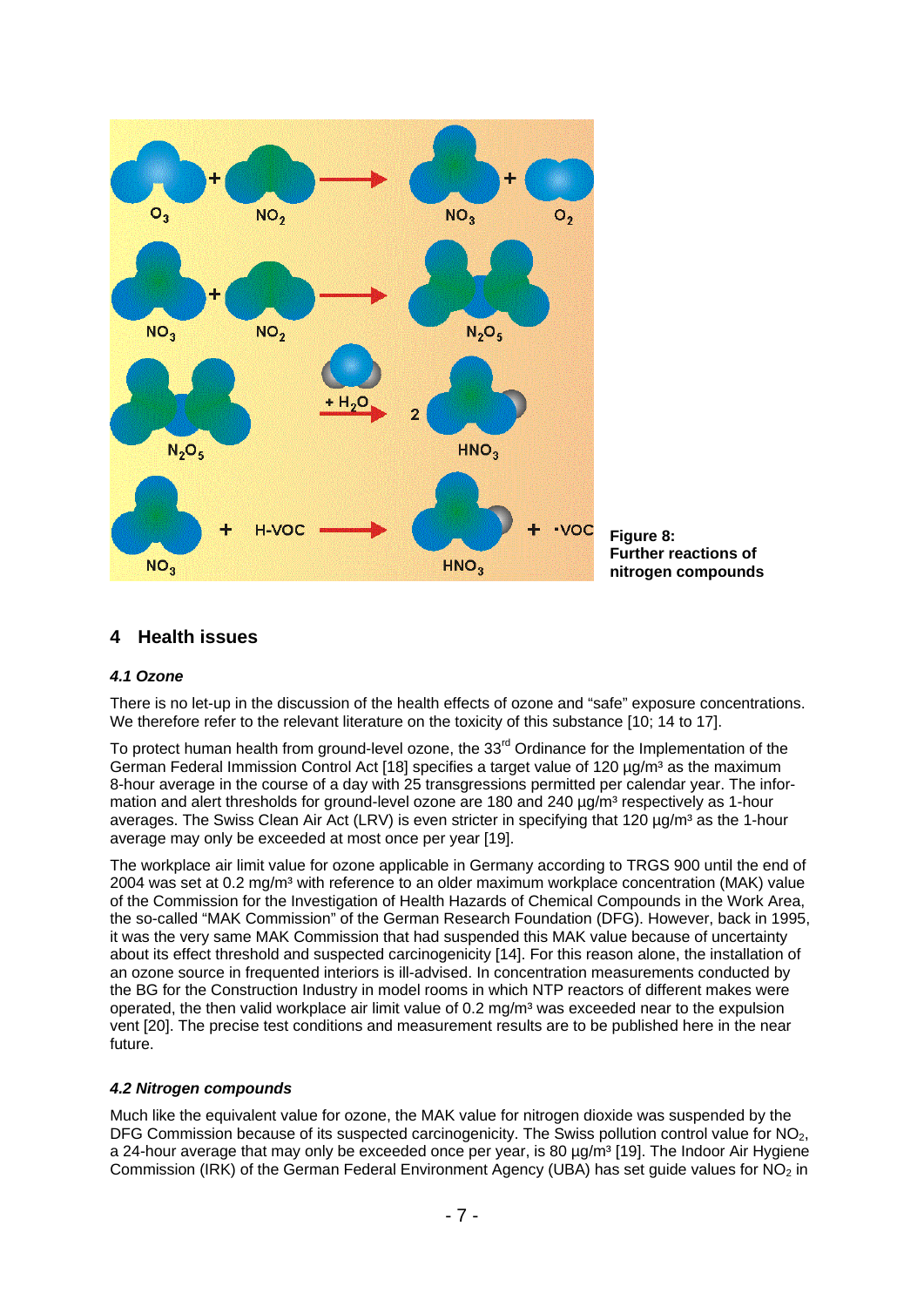indoor air of 350 µg/m<sup>3</sup> (0.5 hours) as the short-term exposure limit (RW II K) and 60 µg/m<sup>3</sup> (weekly average) as the long-term exposure limit (RW II L). Guide value II is the concentration of a substance that calls for immediate action as soon as it is reached or exceeded, as this concentration is likely to pose a health risk particularly for sensitive persons present in these rooms for extended periods [21]. However, since these values are often exceeded solely as a result of entrainment from the outdoor air, the exclusion of further emission sources is important. Considerable concentrations of nitrogen monoxide are not expected in view of the oxidative conditions in rooms in which NTP reactors are operated as long as the quide values for  $NO<sub>2</sub>$  are complied with. There are no suitable studies for assessing the risk of inhaling nitric acid  $(HNO<sub>3</sub>)$  in the low ppb range.

#### *4.3 Degradation products of air constituents*

As exhaustively explained, the products of reactions of organic air constituents with ozone, singlet oxygen or the hydroxyl radical are by no means exclusively  $CO<sub>2</sub>$  and H<sub>2</sub>O. In fact, a cocktail of new substances is generated, including aldehydes and organic radical compounds whose irritant effect has been extensively documented. If the initial molecule is broken down, an increase in the particulate concentration may even result.

Tests with relatively high concentrations of model pollutants (at least 15 ppm) in NTP reactors yielded a large range of incompletely degraded reaction products. Depending on the initial substance, the substances detected include carbon monoxide, hydrocarbons, aldehydes and organic and inorganic acids [22 to 25]. A reactor with a concentric electrode arrangement converted 160 ppm of trichloroethylene into a product mixture containing dichloroacetyl chloride, phosgene and hydrogen chloride [26]. It would be going too far at this point to explain in detail the toxicology of individual products, particularly since the emitted quantities, reflecting the low initial concentrations of indoor air contaminants, ought normally to be low.

Since it is impossible to estimate the synergistic health-hazardous effects of these various compounds, they cannot be entirely excluded. In this connection, we wish to draw attention to a study with probands exposed in an exposure chamber to concentrations of about 0.05 mg/m<sup>3</sup> of ozone and about 0.1 mg/m<sup>3</sup> of formaldehyde. The irritant effects described in this study were ascribed to the combined action of the two substances which had not been observed during exposure to one of the two substances by itself. It is interesting to note that a large portion of the formaldehyde was generated by ozonolysis of the room's own pollutant emissions [27].

## **5 Conclusion**

The idea of using oxygen for the removal of organic indoor air impurities for the benefit of health and the environment looks at first sight useful and promising. However, of the species formed in nonthermal plasma, only atomic oxygen would probably be capable of performing this ambitious task. Producing this in large quantities, would cause the formation of huge quantities of ozone as a result of subsequent reactions with molecular oxygen, as the ratio of its competing reagents  $O<sub>2</sub>$  and VOCs is greater than 210,000 : 1 (i.e. 21%  $O_2$  compared to < 1 ppm VOCs). This means that ozone would be inevitable as the main product. What's more, the heteroatoms contained in VOCs, such as nitrogen and sulphur, would be released as oxides.

In industry, the systems operated for the decontamination of exhaust air make use of NTP technology merely to bring pollutant concentrations in a high ppm range to below the emission limits. They are, however, usually equipped with filters and catalysts.

After evaluation of all the available facts, it can be concluded that it is not possible to adapt NTP reactors to the cleaning of weakly contaminated indoor air without further ado. A high input of energy into the system yields unacceptable ROS concentrations, while a low input yields partially oxidised products whose irritant effect is in some cases stronger than that of their precursors. At the same time, the release of ROS, and particularly ozone, can also be expected in the latter case. This forecast based on theoretical considerations has been confirmed by independent guide measurements.

On the basis of our experience, the manufacturer information on NTP reactors for indoor use is insufficient in terms of the actual air cleaning capacity (including deodorisation and the killing of microorganisms) and possible effects on human health. In isolated cases, compliance is claimed with the ozone MAK value, which is no longer applicable in Germany; no valid documentation from neutral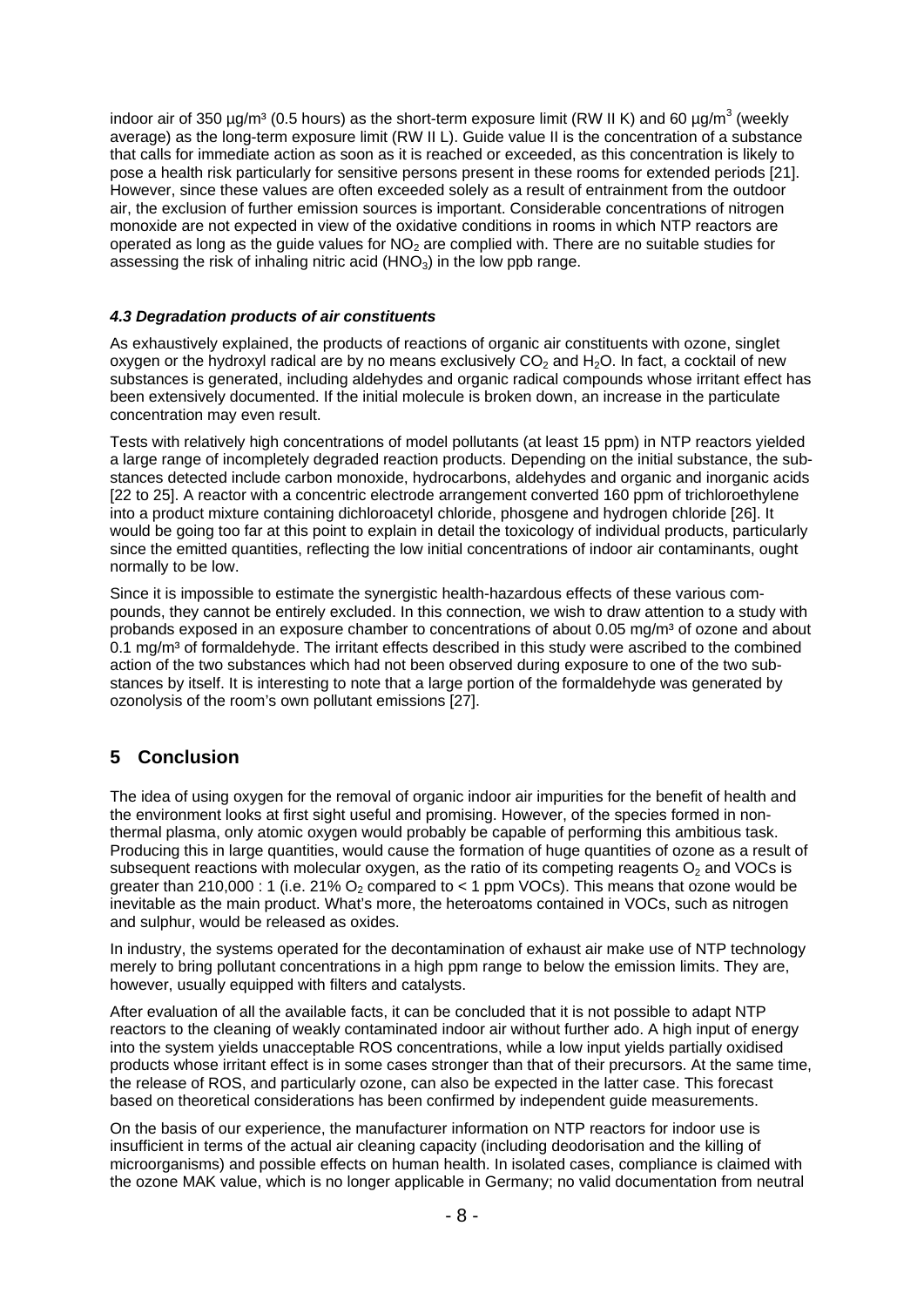bodies is available. Despite great efforts on our part, informative publications that identify and quantify possible products of reaction under real indoor air conditions have not come to our knowledge. This means that a sound risk assessment under the terms of the German Occupational Safety Act (Arbeitsschutzgesetz) and the new Hazardous Substances Ordinance (Gefahrstoffverordnung) is not possible. The use of NTP reactors therefore cannot be recommended. Furthermore, we must warn against the operation of such reactors in rooms frequented by people.

# **References**

- [1] *Chirokov, A.; Gutsol, A.; Fridman, A.:* Atmospheric pressure plasma of dielectric barrier discharges. Pure Appl. Chem. 77 (2005), pp. 487-495.
- [2] *Finlayson-Pitts, B. J.; Pitts Jr., J. N.*: Chemistry of the upper and lower atmosphere. San Diego: Academic Press, 2000.
- [3] *Rafflenbeul, R.*: Chancen und Grenzen der nichtthermischen Plasmatechnologie zur Abluftreinigung. Vortragsmanuskript, VDI-Kolloquium, 14.–16.09.1999, Mannheim.
- [4] *Hollemann A. F.; Wiberg, E.*: Lehrbuch der Anorganischen Chemie. 101<sup>st</sup> edition, Berlin: Walter de Gruyter 1995.
- [5] *Wilkinson, F.; Helman, W. P.; Ross, A. B.*: Rate constants for the decay and reactions of the lowest electronically excited singlet state of molecular oxygen in solution. An expanded and revised compilation. J. Phys. Chem. Ref. Data 24 (1995), pp. 663-1021.
- [6] *Dolezalek, H.*: Remarks on the physics of atmospheric ions (natural and artificial). Int. J. Biometeorol. 29 (1985), pp. 211-221.
- [7] *Sulman, F. G.; Levy, D.; Lunkan, L.; Pfeifer, Y; Tal, E.*: Absence of harmful effects of protracted negative air ionisation. Int. J. Biometeorol. 22 (1978), pp. 53-58.
- [8] *Reiter, R.*: Phenomena in atmospheric and environmental electricity. Chapter 2; Chapter 7. Amsterdam: Elsevier, 1992.
- [9] Keim- und Luftschadstoffemissionen einer Sauenzuchtanlage. Issued by Sächsisches Landesamt für Umwelt und Geologie. www.umwelt.sachsen.de/de/wu/umwelt/lfug/lfug-internet/ documents/Messbericht\_Luftionisation.pdf
- [10] *Blome, H.; Smola, T.*: Ozon und Arbeitsschutz. Teil 1 und 2. Gefahrstoffe Reinhalt. Luft 56 (1996), pp. 231–237; pp. 269-273.
- [11] Ozone generators that are sold as air cleaners: an assessment of effectiveness and health consequences. Ed.: U. S. Environmental Protection Agency. www.epa.gov/iaq/pubs/images/ozone\_generator.pdf
- [12] *Weschler, C. J.; Shields, H. C.*: Measurements of the hydroxyl radical in a manipulated but realistic indoor environment. Environm. Sci. Technol. 31 (1997), pp. 3719-3722.
- [13] *Weschler, C. J.; Shields, H. C.; Naik, D. V.*: Indoor chemistry involving O<sub>3</sub>, NO and NO<sub>2</sub> as evidenced by 14 months of measurements at a site in southern California. Environm. Sci. Technol. 28 (1994), pp. 2120-2132.
- [14] Ozon. In: *Greim, H.* (editor): Toxikologisch-arbeitsmedizinische Begründung von MAK-Werten. Weinheim: Wiley-VCH, 1972 - loose-leaf folder
- [15] *Bock, K. W.; Degen, G. H.; Foth, H.; Kahl, R.; Kappus, H.; Neumann, H. G.; Oesch, F.; Schulte-Hermann, R.*: Ozon. Stellungnahme der Beratungskommission der Sektion Toxikologie der DGPT. DGPT-Forum Nr. 22 (1998), pp. 19-25.
- [16] *Weisel, C. P.; Cody, R. P.; Georgopoulos, P. G.; Purushothaman, V.; Weiss, S. H.; Bielory, L.; Gregory, P.; Stern, A. H.*: Concepts in developing health-based indicators for ozone. Int. Arch. Occup. Environm. Health 75 (2002), pp. 415-422.
- [17] *Cotgreave, I. A.*: Absorption and metabolic fate of ozone the molecular basis of ozoneinduced toxicity. Scand. J. Work Environm. Health 22 Suppl. 3 (1996), pp. 15-26.
- [18] Dreiunddreißigste Verordnung zur Durchführung des Bundes-Immissionsschutzgesetzes (Verordnung zur Verminderung von Sommersmog, Versauerung und Nährstoffeinträgen) [33<sup>rd</sup> Ordinance for the implementation of the Federal Pollution Control Act (Ordinance to Reduce Summer Smog, Acidification and Eutrophiciation)], 33. BImSch: BGBl. I (2004), pp. 1612.
- [19] Swiss Clean Air Ordinance of 16<sup>th</sup> December 1985 (LRV). www.admin.ch/ch/d/sr/c814\_318\_142\_1.html
- [20] Servicecenter Arbeits- und Gesundheitsschutz (SAS) der Bau-Berufsgenossenschaft Rheinland und Westfalen: Jahresbericht 2003/2004. Wuppertal (2004), pp. 77-80.